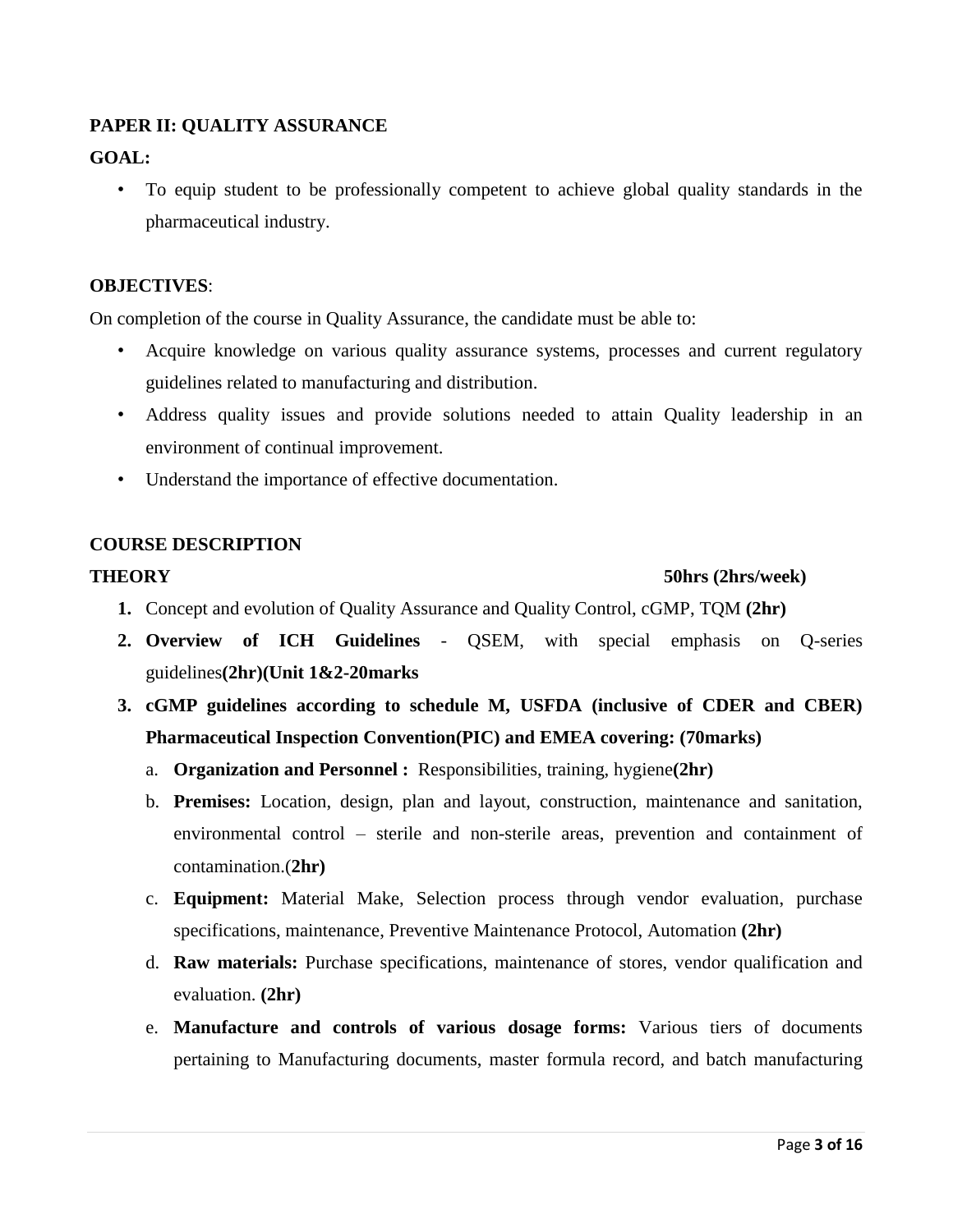record, standard operating procedures for various operations - cleaning, filling, drying, compression, coating, disinfection and sterilization. **(3hr)**

- f. **In-process quality controls:** For sterile and non-sterile dosage forms **(2hr)**
- g. **Packaging material controls:** Packaging materials and control of packaging materials **(1hr)**
- h. **Quality control laboratory responsibilities:** GLP protocols on non-clinical testing control on animal house, data generation, integration and storage, standard test procedure, retention of sample records. CPCSEA guidelines. (**5hr)**
- i. **Finished product release:** Quality review and batch release document**. (1hr)**
- j. **Warehousing:** Good warehousing practices, cold chain management and materials management.**(1hr)**
- k. **Distribution:** Distribution records, handling of returned goods, recovered materials and reprocessing. **(2hr)**
- l. **Complaints and recalls:** Evaluation of complaints, recall procedure and documentation. **(2hr)**
- m. **Waste and scrap disposal:** Storage and management of scrap, recycling practices, Disposal procedures and records. **(1hr)**
- n. Change management, annual product quality review and parametric release**(2hr)**
- o. **Audits:** Types of audits, quality audits of manufacturing processes and facilities, audits of quality control **(3hr)**
- p. **Documentation** Good documentation practices, route cause analysis, corrective action preventive action (CAPA), out of specifications (OOS) and out of trend (OOT) **(3hr)**
- **4. Clinical studies-** ICH GCP (E6) guidelines, post marketing surveillance, pharmacovigilance, BABE (bioavailability and bioequivalence) studies. **(2hr)**
- **5.** Concepts and management of contract manufacturing (European guidelines)**(2hr)(Unit 4&5- 20marks)**
- **6.** Introduction, scope and importance of IPR. Concept of trade mark, copyright and patents**(2hr)**
- **7.** Product registration guidelines CDSCO, USFDA. **(2hr)(Unit 6&7-15marks)**
- **8.** Concept of ISO 9001:2008, 14000, OSHAS guidelines **(2hr)**
- **9.** Brief concept of IND, NDA, ANDA, SNDA and PAT **(2hr)(Unit 8&9-15marks)**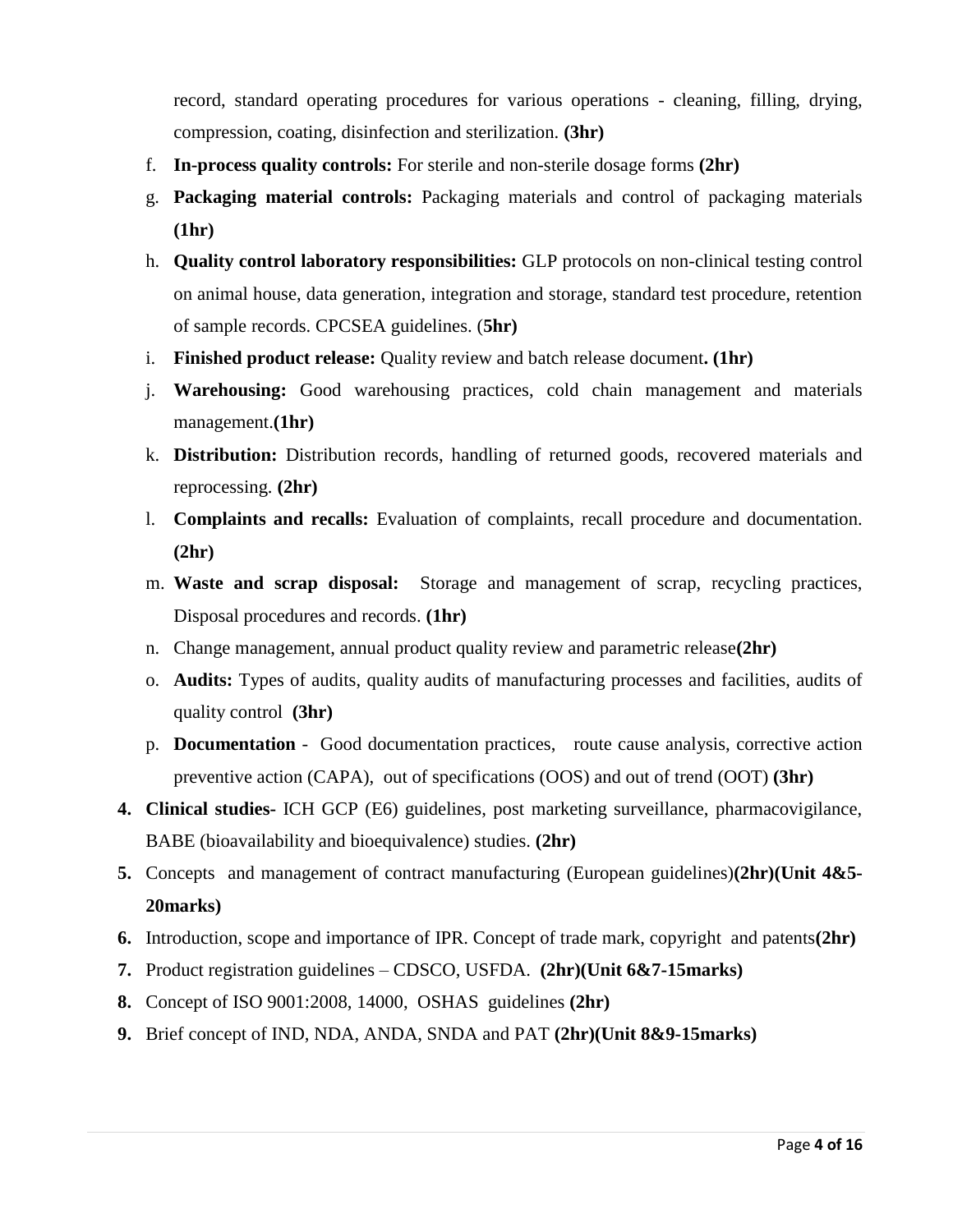The following exercise to be worked upon along with documentation.

- **1.** Drawing and discussion on plant layouts.
- **2.** Preparation of Master Formula Record.
- **3.** Preparation of Batch Manufacturing Record.
- **4.** Preparation of Quality control records for dosage forms (3Expts)
- **5.** Quality control tests and interpretation of results according to pharmacopoeial specifications and alerts for tablets, capsules, semisolids and parenterals. (6Expts)
- **6.** Standard operating procedures- for operation and calibration of analytical instrument.(5Expts)
- **7.** Standard operating procedures- for operating pharmaceutical machinery. (3Expts)
- **8.** Verification of compendial methods (3Expts)
- **9.** Case studies: IPQA Failure, Deviation OOS, market recalls, complaints investigation, scale up, Corrective action preventive action (CAPA) (any 4Expts)

## **SCHEME OF EXAMINATION**

### **INTERNAL ASSESMENT:**

There shall be a total of three sessionals conducted in theory and two in practicals for 30 marks separately. The average of best of two sessionals should be considered as the internal assessment marks for theory and practicals separately.

## **FINAL EXAMINATION PRACTICALS:**

#### **Scheme for university practical examination**

| Synopsis | Major Experiment | Minor Experiment (group discussion/ topic   Viva-Voce | Total |
|----------|------------------|-------------------------------------------------------|-------|
|          |                  | presentation/case study)                              |       |
|          |                  |                                                       | 100   |

## **REFERENCES :**

- 1. Sharp J. Good Pharmaceutical Manufacturing Practice: Rationale and Compliance. CRC Press; 2005.
- 2. Chow SC. Encyclopedia of Biopharmaceutical Statistics. Marcel Dekker; 2003.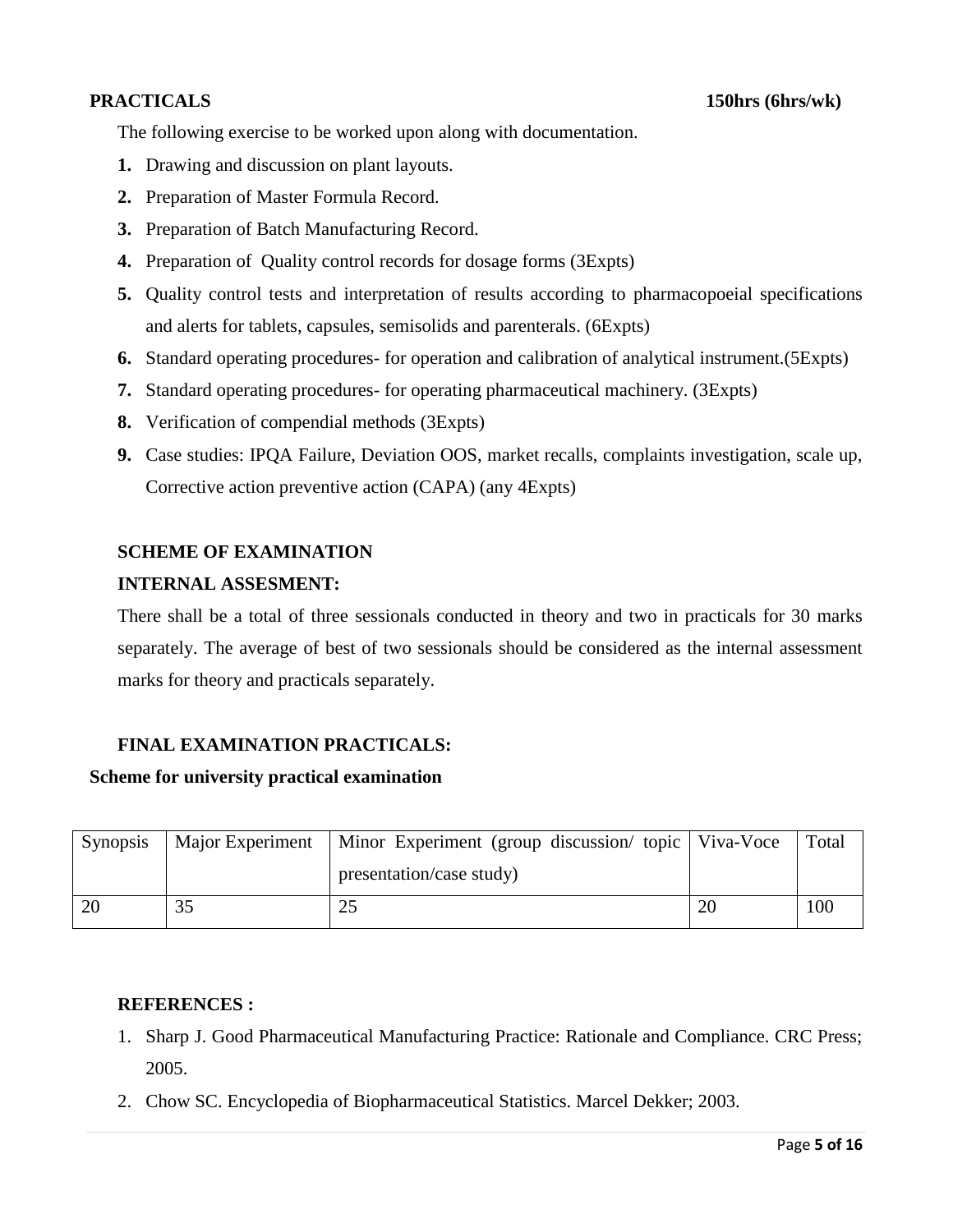- 3. McCormick K. Quality (Pharmaceutical Engineering Series). Butterworth-Heinemann; 2002.
- 4. Gad SC. Pharmaceutical Manufacturing Handbook: Production and Processes. John Wiley & Sons; 2008.
- 5. Willig SH, Stoker JR. Good manufacturing practices for pharmaceuticals: a plan for total quality control. Marcel Dekker; 1997.
- 6. Signore AA, Jacobs T. Good Design Practices for GMP Pharmaceutical Facilities. Taylor &Francis Group; 2005.
- 7. Sarker DK. Quality Systems and Controls for Pharmaceuticals. John Wiley & Sons; 2008.
- 8. Haider SI. Pharmaceutical Master Validation Plan: The Ultimate Guide to FDA, GMP, and GLP Compliance. St. Lucie Press; 2002.
- 9. Steinborn L. GMP/ISO Quality Audit Manual for Healthcare Manufacturers and Their Suppliers, Sixth Edition, (Volume 1 - With Checklists and Software Package). Taylor  $\&$ Francis; 2003.
- 10. Kolman J, Meng P, Scott G. Good Clinical Practice: Standard Operating Procedures for Clinical Researchers. Wiley; 1998.
- 11. Waller P. An Introduction to Pharmacovigilance. John Wiley & Sons; 2011.
- 12. Mann RD, Andrews EB. Pharmacovigilance. John Wiley & Sons; 2007.
- 13. Niazi S. Handbook of Bioequivalence Testing. CRC Press; 2007.
- 14. Shargel L, Kanfer I. Generic Drug Product Development: Solid Oral Dosage Forms. Marcel Dekker; 2005.
- 15. Medina C. Compliance Handbook for Pharmaceuticals, Medical Devices, and Biologics. CRC Press; 2004.
- 16. Swarbrick J. Encyclopedia of Pharmaceutical Technology. Informa Healthcare; 2007.
- 17. Chalmers AA. International Pharmaceutical Registration. Interpharm Press; 2000.
- 18. Hoyle D. ISO 9000 Quality Systems Handbook updated for the ISO 9001:2008 standard. Routledge; 2012.
- 19. Edwards AJ. ISO 14001 Environmental Certification Step by Step: Revised Edition. Butterworth-Heinemann; 2003.
- 20. Mantus D. FDA Regulatory Affairs: A Guide for Prescription Drugs, Medical Devices, and Biologics. Informa Healthcare USA; 2008.
- 21. Chalmers AA. International Pharmaceutical Registration. Interpharm Press; 2000.
- 22. Ganguli P. Intellectual Property Rights. The McGraw.Hill Companies; 2008